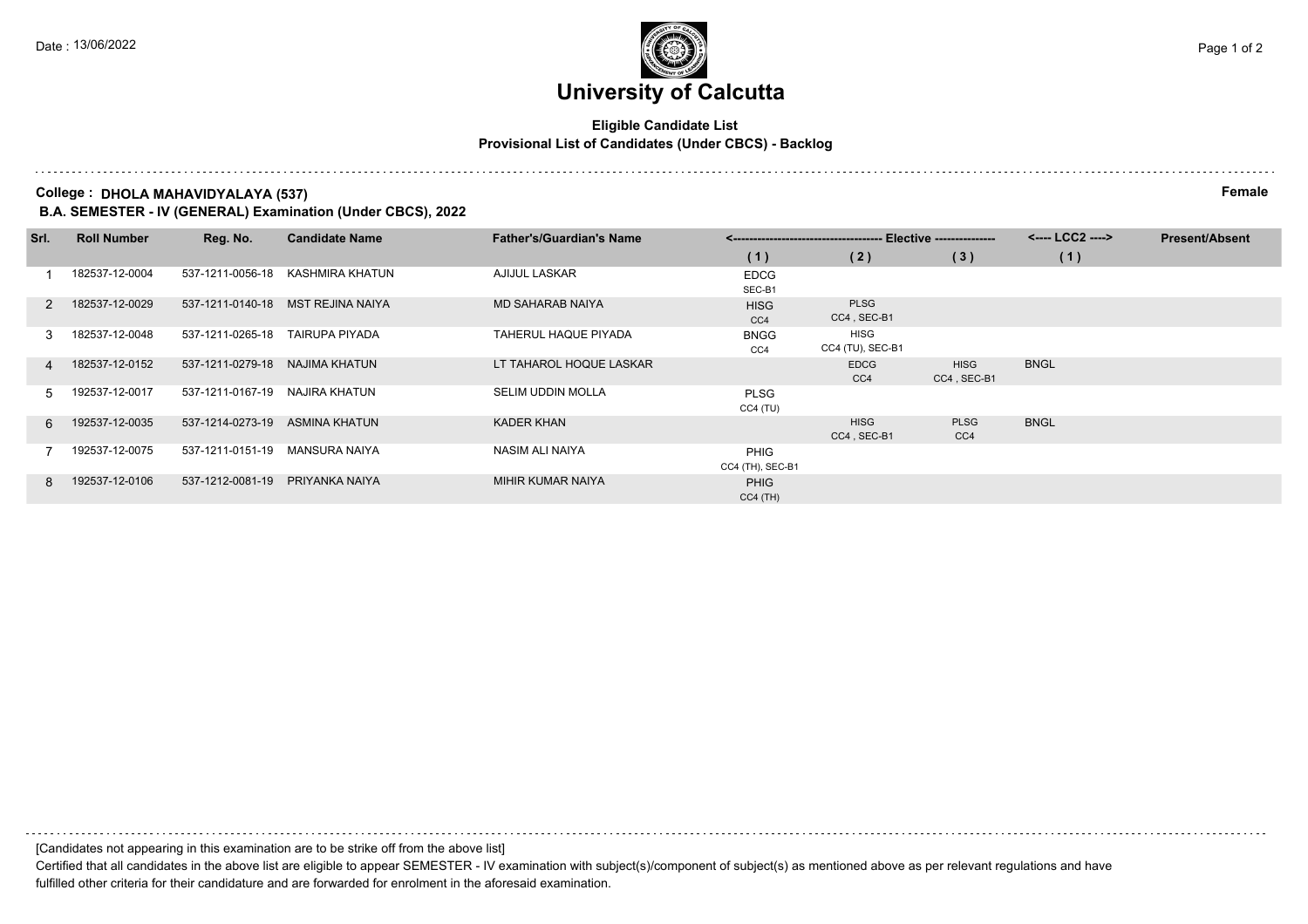## **University of Calcutta**

#### **Eligible Candidate List Provisional List of Candidates (Under CBCS) - Backlog**

**College : DHOLA MAHAVIDYALAYA (537) Male**

**B.A. SEMESTER - IV (GENERAL) Examination (Under CBCS), 2022**

| Srl. | <b>Roll Number</b> | Reg. No.         | <b>Candidate Name</b> | <b>Father's/Guardian's Name</b> | --- Elective ---------------<br>___________________________________ |                 |             | <---- LCC2 ----> | <b>Present/Absent</b> |
|------|--------------------|------------------|-----------------------|---------------------------------|---------------------------------------------------------------------|-----------------|-------------|------------------|-----------------------|
|      |                    |                  |                       |                                 | (1)                                                                 | (2)             | (3)         | (1)              |                       |
|      | 182537-22-0043     | 537-1115-0237-18 | MD NURUJJAMAN MOLLA   | ABDUL KHALEQUE MOLLA            | <b>HISG</b>                                                         |                 |             |                  |                       |
|      |                    |                  |                       |                                 | CC4, SEC-B1                                                         |                 |             |                  |                       |
|      | 182537-22-0070     | 537-1115-0271-18 | NIAZ HOSSAIN MOLLA    | SAID HOSSAIN MOLLA              | <b>PHIG</b>                                                         |                 |             |                  |                       |
|      |                    |                  |                       |                                 | CC4                                                                 |                 |             |                  |                       |
|      | 192537-22-0010     | 537-1111-0147-19 | MIRAJ HOSSAIN LASKAR  | ABUL KHAYER LASKAR              |                                                                     | <b>HISG</b>     | PLSG        | <b>BNGL</b>      |                       |
|      |                    |                  |                       |                                 |                                                                     | CC4, SEC-B1     | $CC4$ (TH)  |                  |                       |
|      | 192537-22-0023     | 537-1111-0283-19 | RAIHAN MOLLA          | <b>MOMIN MOLLA</b>              | <b>PLSG</b>                                                         |                 |             |                  |                       |
|      |                    |                  |                       |                                 | CC <sub>4</sub>                                                     |                 |             |                  |                       |
|      | 192537-22-0046     | 537-1111-0136-19 | AJIJUL LASKAR         | <b>MONIRUL LASKAR</b>           |                                                                     | <b>HISG</b>     | PHIG        | <b>BNGL</b>      |                       |
|      |                    |                  |                       |                                 |                                                                     | CC <sub>4</sub> | CC4, SEC-B1 |                  |                       |

[Candidates not appearing in this examination are to be strike off from the above list]

Certified that all candidates in the above list are eligible to appear SEMESTER - IV examination with subject(s)/component of subject(s) as mentioned above as per relevant regulations and have fulfilled other criteria for their candidature and are forwarded for enrolment in the aforesaid examination.